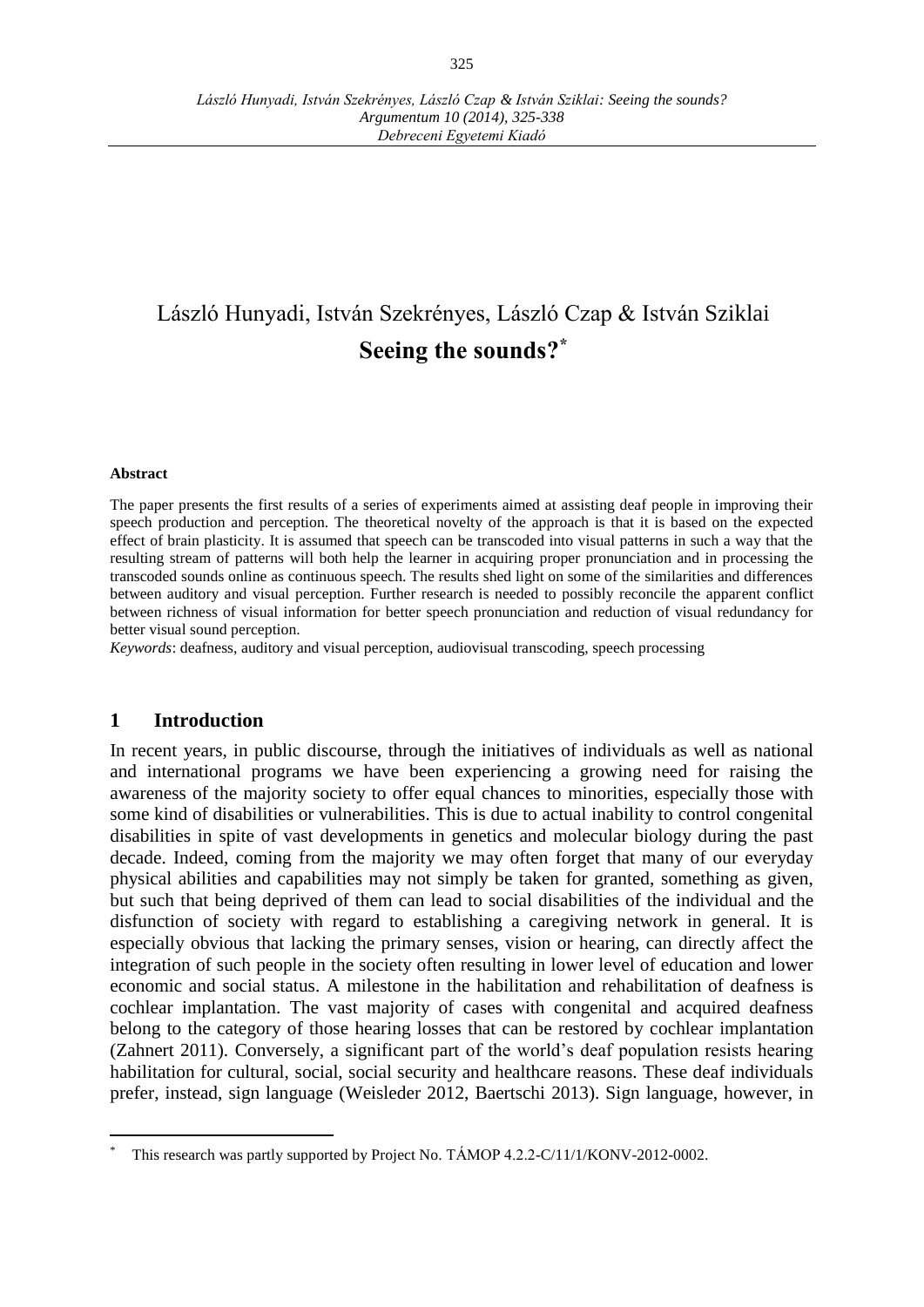the community of hearing individuals is inappropriate for everyday communication in the era of informatics. Whereas it is important to raise the awareness of each and every individual to such problems, it is especially important to augment and combine the efforts of those specialists who can contribute to solutions diminishing some of the social and individual effects of these disabilities. The authors of this paper, physicians, linguists and engineers have the aim to bring the world of sounds closer to the deaf so that they can pronounce speech sounds and speak in a natural way and, ultimately, can perceive speech sounds and synthesize them into the perception of connected speech.

It is widely known that the deaf undergo education in designated schools whose primary aim is to teach them to communicate with the majority society through acquiring the sounds, words and grammar of the target language of the society. This education has a very long history: back in time the ancient Egyptians interacted with them through hieroglyphs and gesturing, the two major methods used until the present. The natural language of the deaf, accordingly, is sign language. In today's practice the deaf learn to read and write and through the writing system (and assisted by studying the visual patterns of articulation) they acquire the sounds, the minimal building blocks of speech. This is the bilingual education of the deaf (signing and speaking). To acquire proper pronunciation is, however, far from being easy and the resulting sounds are usually restricted approximations of the spoken sounds due to the fact that finer details of their pronunciation are hidden from visible articulation. The mapping of the writing system onto sounds is also problematic: usually based on a combination of phonetic, phonological and historical principles it does not offer a single direct clue to pronunciation (not to mention pictographic or ideographic writing systems which are even more difficult in this respect). A hybrid writing system with its need for multiple coding/decoding is not an efficiently suitable basis for teaching speech sounds. In addition, even if one could pronounce a speech sound close to its original pattern, it does not, by itself, guarantee the understanding of the word it is part of. What is still missing is the sound  $>$  phoneme mapping, i.e. the generalization of a set of different sounds as representations of a single phoneme. It is a complex cognitive task forming the basis of speech perception; this is the process that allows us to only perceive those differences in sounds that are significant (meaningful) in comprehension (van Muenster & Baker 2014). This is why we have a challenge of two extremes: the teaching of pronunciation should be realized as close to the target as possible down to the minute details, whereas those details which are not significant (not meaningful) should be disregarded.

Still, in order for the deaf to have the chance to properly produce target speech sounds they need some sample that they will attempt to link to pronunciation. Following the insufficiency and inefficiency of representation by either the hybrid writing system or the existing visual articulation we came to the following suggestion: using an audiovisual transcoder we should give speech sounds a visual representation in the form of videograms and, through training, use these videograms as visual stimuli to produce the sensation of speech sounds. In order to facilitate proper, close to natural pronunciation, these videograms need to be linked in our cognitive system to the corresponding sounds (Hickok et al. 2011): we designed a transparent talking head that, eliminating the disadvantages of lip reading, demonstrates the articulation of the given speech sound in all its necessary details. Accordingly, based on the effect of a putative cross modal sensory motor integration (Bavelier & Neville 2002) we expect that the necessary link between the visually exposed sound and its motor articulation will be established, as a result of which the sensation of the sound through vision will take place (Finney et al. 2001, Kang et al. 2006, Merabet & Pascual-Leone 2010).

We expect that the rich visual representation of sounds through audiovisual transcoding will enable the deaf learner to observe the sound in minute details and, with online feedback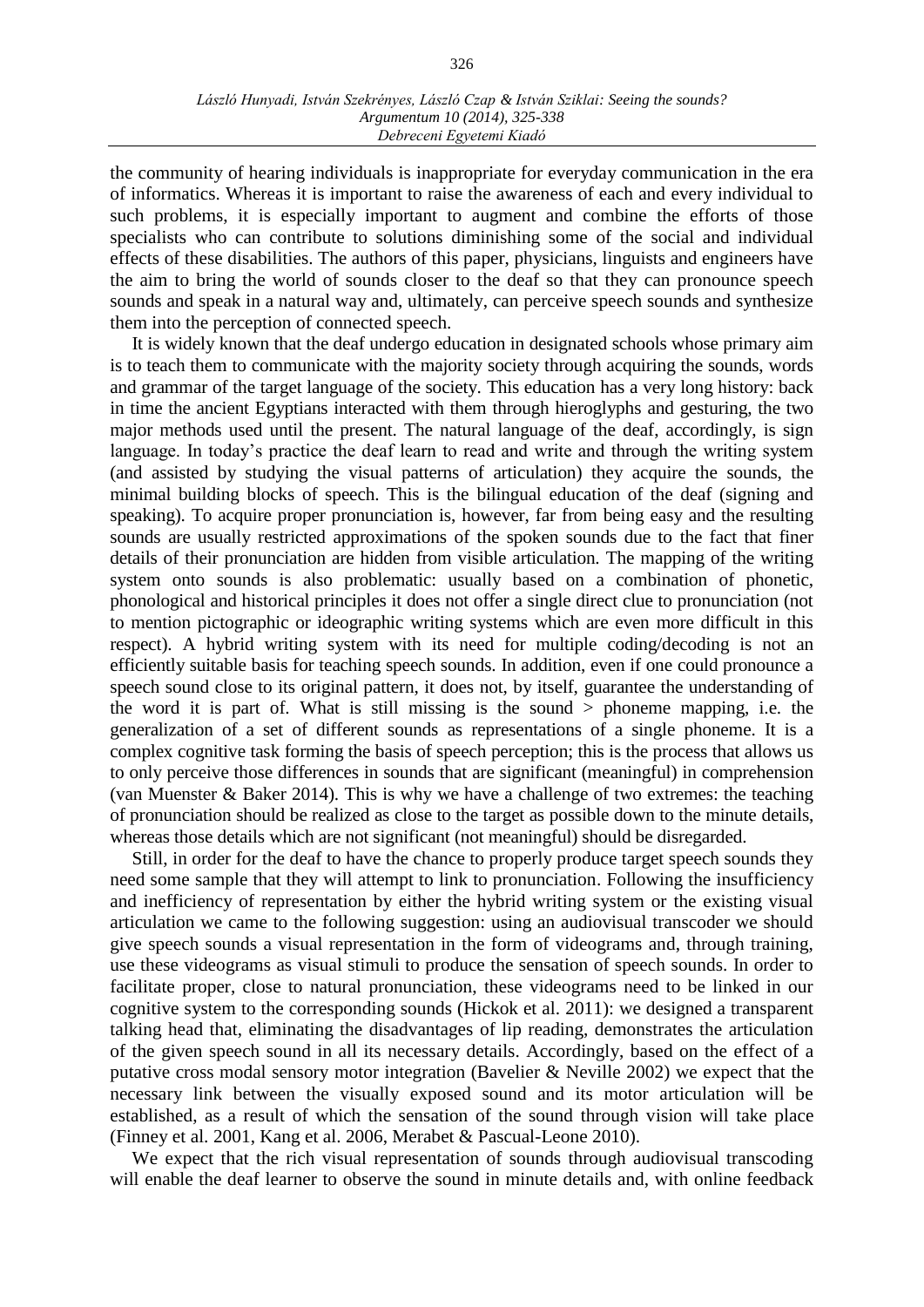of his/her own pronunciation the learner will adjust the articulation accordingly, ultimately enhancing the production of speech sounds.

As mentioned above, proper pronunciation (sounds) cannot effectively be separated from perception (interpretation as phonemes). Accordingly, we wish to find out to what extent audiovisual transcoding is suitable for the online perception and subsequent adequate synthesis of sequences of sounds, i.e. words or even longer speech segments. As a matter of fact, when teaching individual sounds or even words, each as a single videogram, to the deaf, the task is to observe the pattern in the videogram and adjust one's own articulation according to the visual feedback from the videogram and the transparent talking head. Whereas this use of the audiovisual transcoding is based on pattern recognition and respective adjustments to it, its use for perception includes an additional factor, that of processing time. We can assume that there is a direct relation between richness of information and processing time: namely, whereas teaching pronunciation requires information-rich videograms in that, in turn, require longer processing time, it may well turn out to be the case that this processing time is too long for online perception in which case different transcoding schemes might be necessary for the two processes of production and perception. (In actual fact, there is an apparent conflict between the need for rich visual information for better speech pronunciation and a corresponding need for redundancy free visual information for better visual processing. For redundancy in vision, cf. I. Kovács 2010.)

To our best knowledge ours is the first proposal for an audiovisual transcoder to represent speech sounds via visual perception, and no previous studies have compared auditory and visual perception in the function of speech motor processing (Hickok & Poeppel 2007). The primary basic question we wanted to answer is whether visual speech motor integration does exist. Therefore, we carried out a series of tests to find out how the generated videograms can be representative of speech sounds and how much processing time their identification requires. We also wanted to find out whether the visual processing of sound patterns is sequential in nature and whether we can synthesize (generate) new sequences from already learned ones, as potential properties of both audio and visual perception. The tests were carried out with hearing subjects, and the first results will be incorporated in the administering of teaching tests with deaf children in the near future.

Before we describe and analyze the tests with hearing subjects, the next two sections will present the specifications of the audiovisual transcoder and the experimental settings, respectively.

# **2 The theoretical basis for and practical implementation of the audiovisual transcoding and videograms**

The theoretical basis of the audiovisual transcoder for the representation of sounds as a visual signal for the deaf is supported by studies showing that the integration in the brain of both acoustic and visual patterns co-emerging during the production of speech sounds significantly increases intelligibility. Similarly, this integration significantly enhances automatic speech recognition as well (Potamianos, Neti & Deligne 2003). In the case of people with hearing loss, the stronger the acoustic signal distortion, the more they rely on the visual modality of speech. We expect to be able to use vision as an additional component of this integration in two ways: first, subjects (practically people with hearing loss) can use as a visual stimulus the visual representation of articulation (something like reading the lips, but going further, seeing even the hidden areas of articulation employing a transparent talking head), and second, by extending this visual stimulus to a visual representation of the sound wave itself. The idea of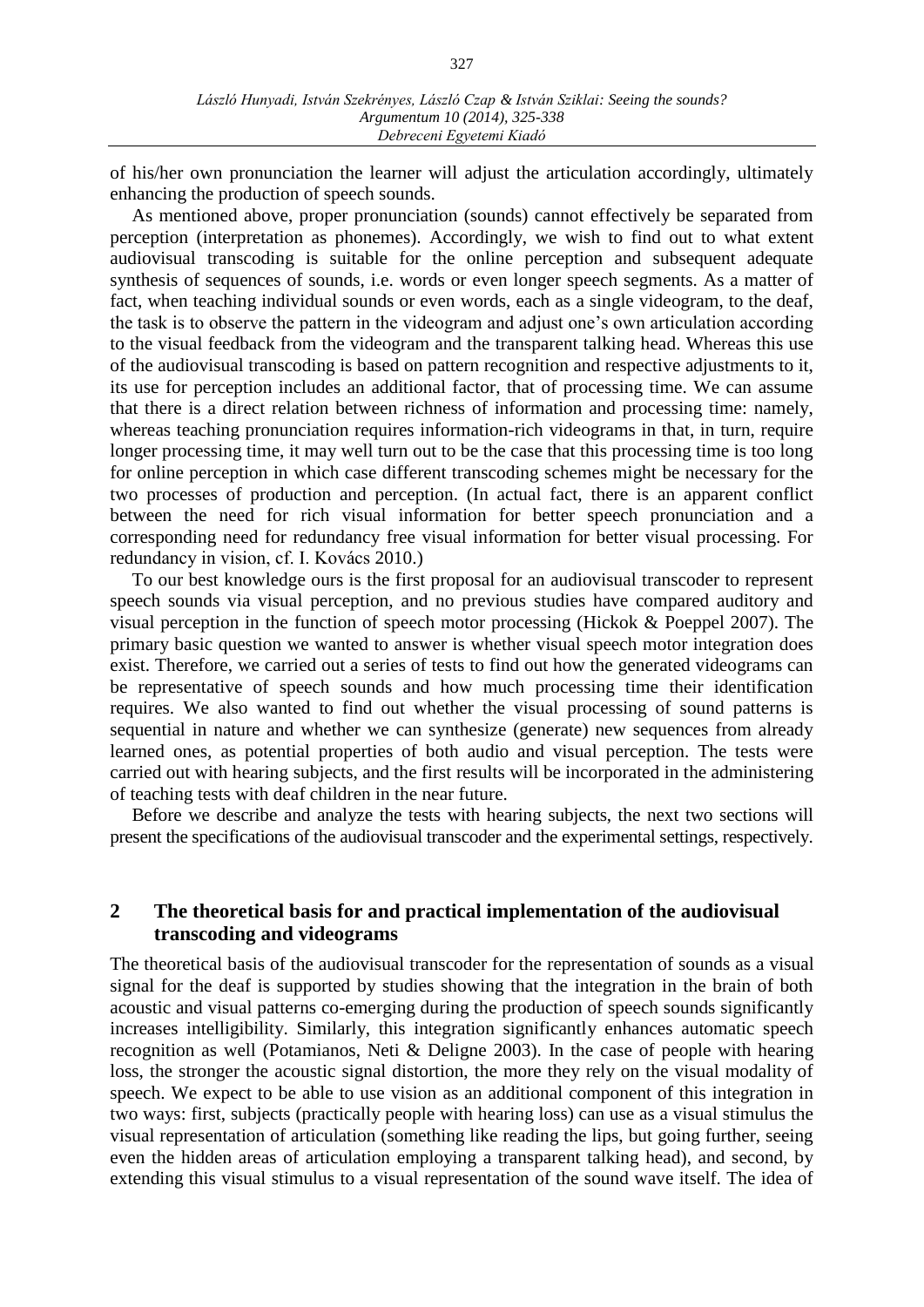our audio-visual transcoding is then to encode the main features of speech sounds into abstract visual signals – which we call videograms – and represent them graphically.

We have defined two types of videograms: a matrix construct representing momentary sound properties, and a column construct synchronously visualizing longer sound sequences: sound combinations (syllables), words and sentences.

As for the matrix construct, the actual sound wave of the speaker is represented by a predefined number of squares, each of them assigned to discrete frequency components. According to the actual frequency value, variation of these squares by colour conveys information about wavelength: bass sounds (having longer wavelength) are painted by colours having corresponding longer wavelength (red), treble sounds having shorter wavelength are painted by colours of shorter wavelength (blue, magenta). As a basis for transcoding the audio frequency range of 125 Hz–8000 Hz was selected, the one with primary significant for speech perception. This range is divided into a predefined number of frequency bands according to the so-called Bark scale (Zwicker & Terhardt 1980). Each of the bands is associated with a corresponding sector of the display, and the transcoded sounds in visual form are plotted onto the appropriate positions in these sectors, with their sizes and colours corresponding to the transcoded acoustic information. Being based on measured frequency and intensity values, the audovideo transcoder visualizes the individual sound differences within and across speakers.

See Diagram 1 below showing the matrix representation of the sound /i/ (window size is 40 ms – i.e. the minimum duration within which sound frequencies and intensities are processed and subsequently represented as a single frame of the videogram):



*Diagram 1: Matrix representation of the sound [i]*

As for the column representation, basically the same transcoding is applied to a sequence of frames so that, in contrast to the matrix construct, several frames can be simultaneously seen: with each new sample the previous frame moves further across the screen and remains visible (remember, the matrix construct differs in that every frame representation is replaced by the next frame representation). Accordingly, we expect that the column construct with more actual presentation time for each of the frames may prove to be more suitable for longer sequences, including words or sequences of words. In addition to colour and position, we introduced a third code here: a rectangle (the basic unit of column representation) also varies in size for intensity.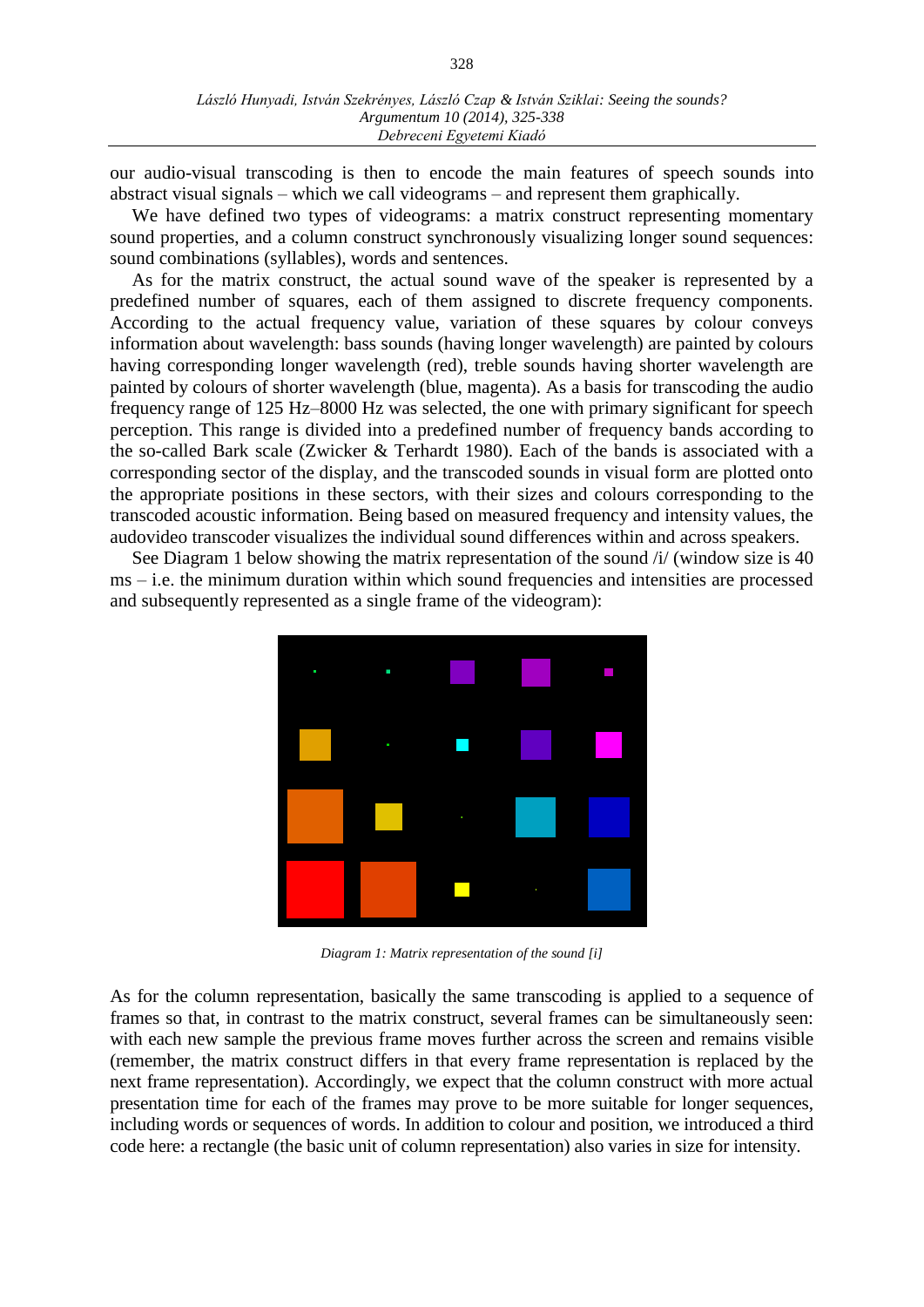#### *László Hunyadi, István Szekrényes, László Czap & István Sziklai: Seeing the sounds? Argumentum 10 (2014), 325-338 Debreceni Egyetemi Kiadó*

For this purpose, we have transformed matrices to columns, enabling the representation of a number of frames. During speech training lessons, comparing the current utterance of the trainee to the pre-recorded reference one is being demanded. A neural network based voice activity detector is trained with 4.5 hours of voices of more than 300 speakers. Acoustic samples for voice activity detection have been recorded by using different microphones, sound cards and PC-s, in a variety of noisy office, laboratory and home environment. After the current sample has been recorded, the beginning and end of speech is detected. Its transcoded column representation is displayed in a window above that of the reference one for us to be able to compare them. For the column representation of voice we introduced a third code in addition to position and colour. In addition to varying by size, a rectangle also varies its colour intensity in order to highlight the important segments. Diagram 2 below shows the resulting column videogram:



*Diagram 2: Column representation of the word riválissal [rivAliS:Ol] 'with a rival'*

As a first step in sound processing, sounds were recorded at a sample frequency of 16 kHz. After digitization the Fourier transform was applied, and further filtering according to the Bark scale was used to transform the given sound into a frequency specific visual pattern. The transcoder processes the sound in real time making it possible to process larger segments of speech in real time. As an effect, real time transcoding provides the learner with the possibility to compare in real time the videogram of the master sound sample with that of the subject's pronunciation. The learning process is further enhanced by the supplementary application of the transparent talking head, which makes it possible for the subject to adjust their lip and tongue movements to achieve a close approximation to the sample pronunciation.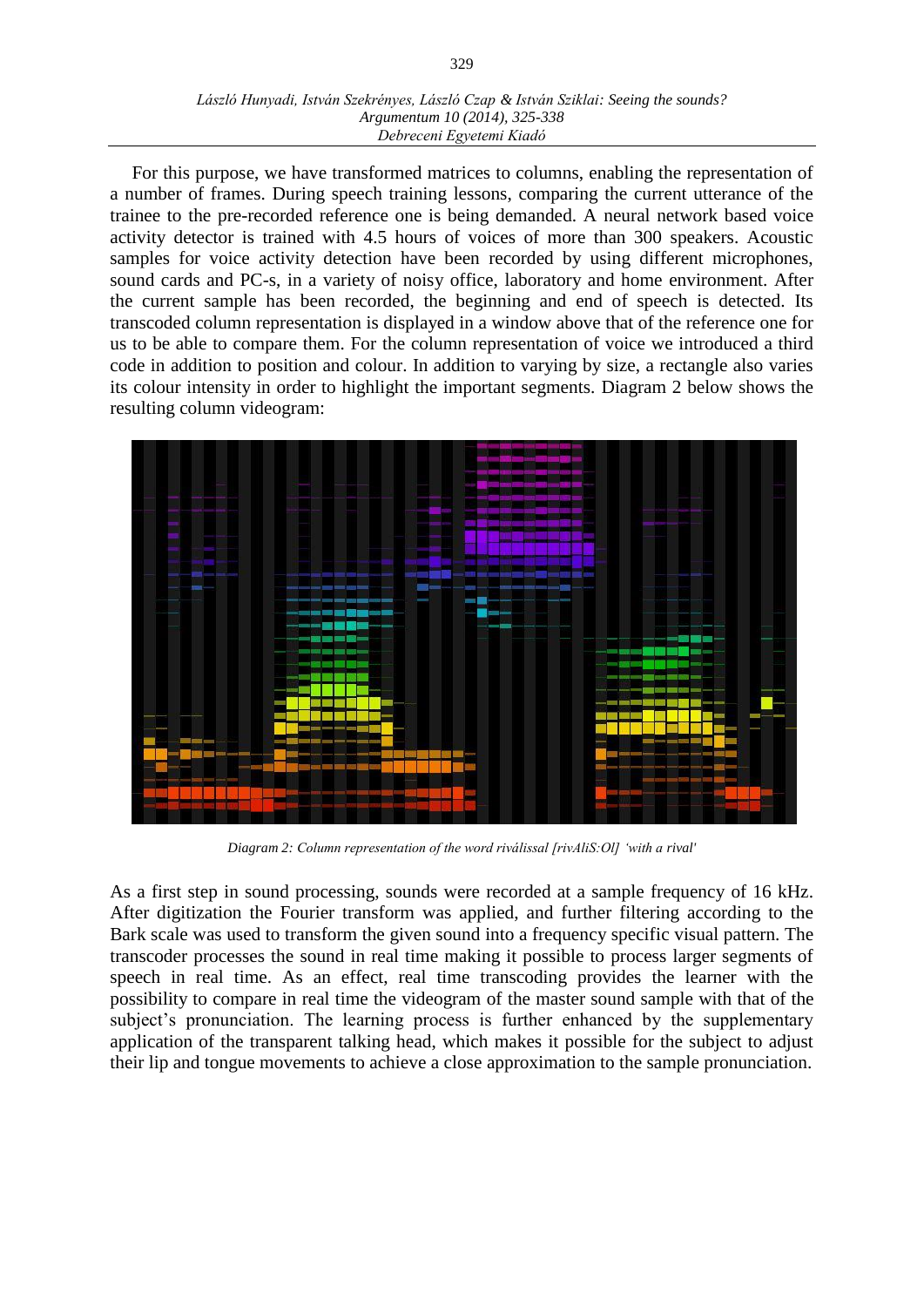# **3 Experiments with hearing subjects: An online interface for learning the videograms**

The first round of teaching and testing involved the most common three vowels and four additional consonants (see Section 4). The sounds and their consonant  $+$  vowel sequences were recorded by 19 students (10 male and 9 female voices, aged 20-25 years, with no apparent speech disorders). For administering the tasks a web based client-server interface was designed with an installable client on the learners' own computer. The participants in the first rounds of the teaching included 19 university students from Debrecen and 10 from Miskolc. Since we wished to test which of two different videogram constructs may be more suitable for learning the sounds through audio video transcoding, half of the students were assigned one construct (matrix) and half another construct (column), and the groups changed after two weeks to study the construct previously studied by the other half. Each of the constructs was represented by two variants that only differed in orientation.

As for the process of teaching, each student listened to the recordings of each of the sounds/sound combinations by 19 different speakers accompanied by the respective videogram. Each set of listening was initiated by pressing a key on the keyboard. In the next round students could repeatedly listen to the sound and view the videogram by clicking on the visual construct. The interface allowed for moving to the test phase after 1000 clicks. For testing the same interface was used and the timing also remained the same: five rounds of testing in five days. The test consisted of the same selected 60 patterns for each learner. Learners were not given any prior information about the underlying principle of encoding, accordingly they had to find their own rules to identify each of the different sounds/sound combinations and disregard individual speaker variations of the same sound/sound combination.

# **4 Test results and analysis**

## *4.1 Test 1: Single vowels and consonant + vowel sequences*

The participants of the test were 18 hearing university students aged 20-25 years. The learning and testing environment was web based and the process followed a predefined order with a predefined number of trials within a predefined period. The learning phase was followed by online testing: subjects were supposed to type the sound representation of each of the ideograms presented.

The first test was aimed at identifying the videogram (sub)type with the highest number of correct responses. The patterns consisted of videograms of the following 9 sounds (3 vowels and 6 consonants), the basic vowels and a selection of consonants which might appear difficult for recognition and, consequently, require special attention for transcoding: [a:], [u],  $[i], [f], [v], [f], [3], [s], [z].$ 

The selection of these sounds also followed general properties of human language development (MacWhinney 2005) and Pléh (2006) as well as pedagogical considerations (Bánréti 1979, Gósy 2005). For the articulation of each of the sounds in the test we consulted Molnár (1973).

The types of videograms were matrix and column ones, the subtypes only differing in the direction of the layout (horizontal vs. vertical). As Figure 1 shows, the individual videograms slightly differed in the number of presentations.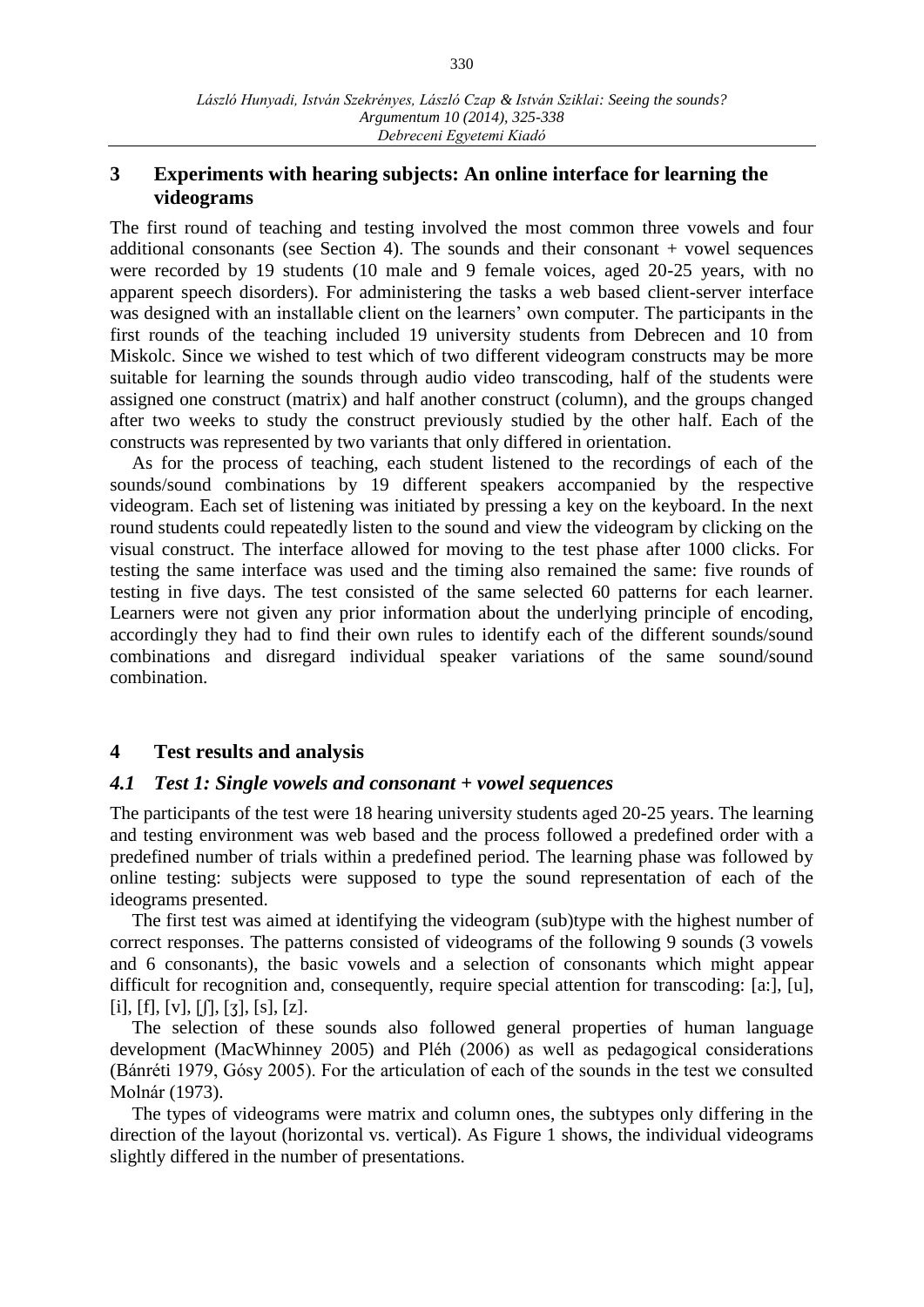This first test shows that videograms with the column format proved to be somewhat more successfully recognised, but the success rate was quite low in all four types (cf. Figure 1 and Figure 2) (legend: x axis = transcoding types where subtypes A and B only differed in horizontal/vertical orientation of the pattern; y axis: number/% or responses, as shown)



*Figure 2: Test 1. Videogram type and correct responses*

We wished to find out if this difference was also reflected in their respective recognition. As a comparison of Figures 3 and 4 below demonstrate, the successful recognition of vowels was much higher than that of consonants: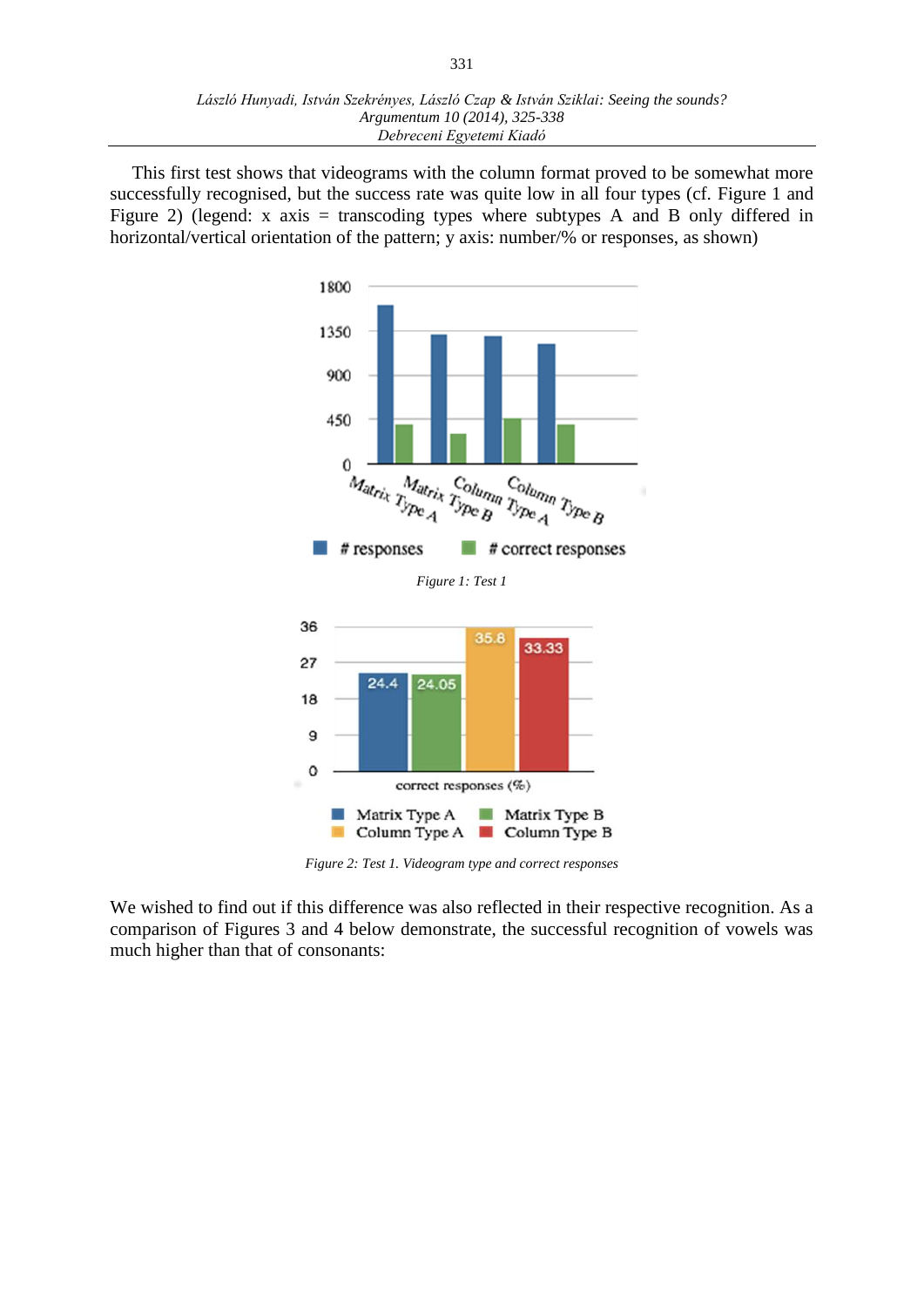*László Hunyadi, István Szekrényes, László Czap & István Sziklai: Seeing the sounds? Argumentum 10 (2014), 325-338 Debreceni Egyetemi Kiadó*



*Figure 3: The pattern starts with a vowel. The recognition of the vowel fails (%)*



*Figure 4: The pattern starts with a consonant. The recognition of the consonant fails before vowels (%)*

We can notice in the above comparison that the matrix types perform better in the case of initial vowels, whereas the column types prove to be better in the case of initial consonants.

Compare now Figures 5 and 6 to find out how a misrepresentation of the pattern initial sound (vowel or consonant) bears an effect on the recognition of the following sound (consonant and vowel, respectively):



*Figure 5: The pattern starts with a vowel. The response starts with a consonant and the following vowel is also incorrect (%)*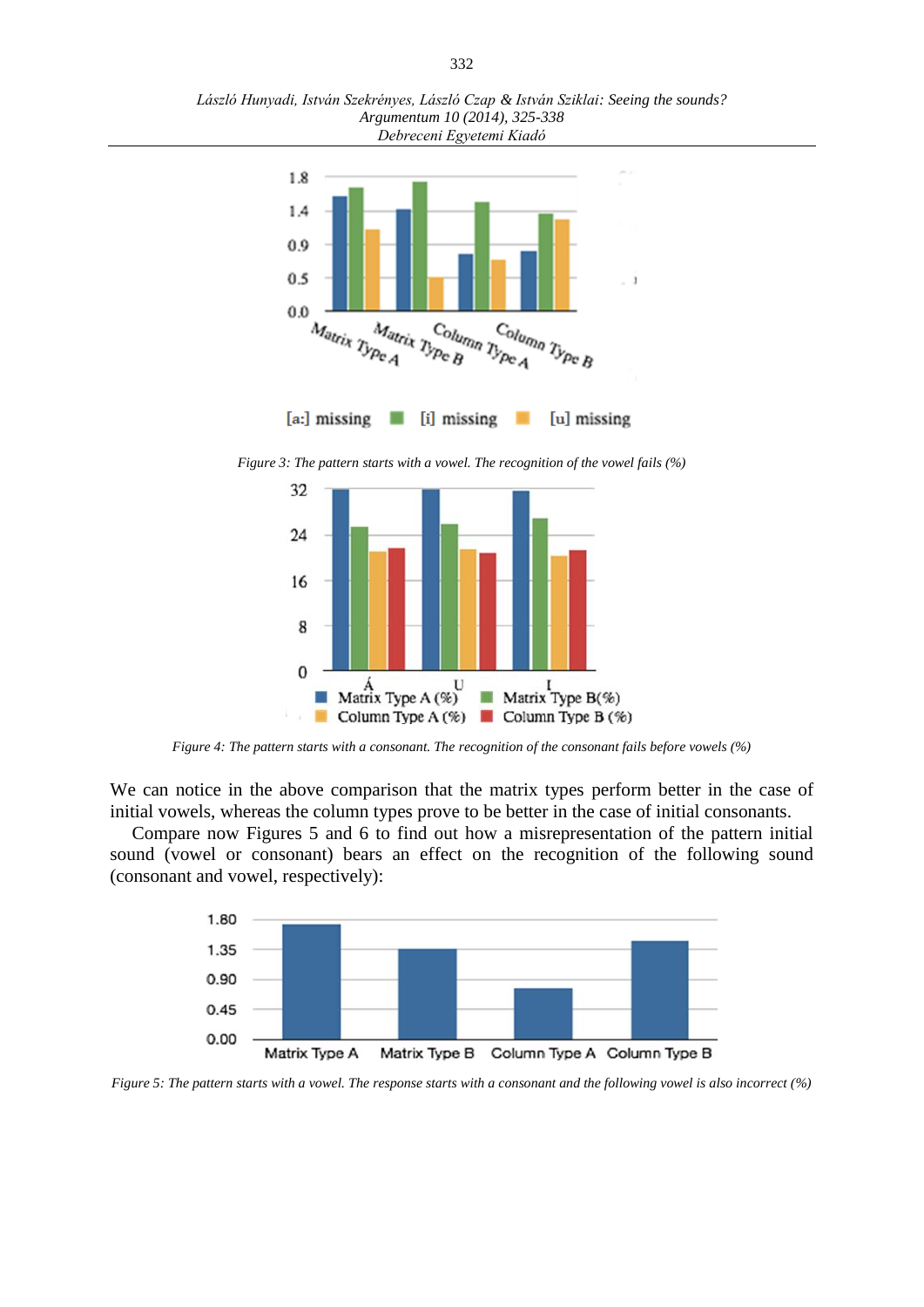*László Hunyadi, István Szekrényes, László Czap & István Sziklai: Seeing the sounds? Argumentum 10 (2014), 325-338 Debreceni Egyetemi Kiadó*



*Figure 6: The pattern initial consonant missing and the following vowel incorrectly recognised (%)*

Figure 5 above confirms yet again that the recognition of vowels is more successful than that of consonants: according to Figure 5, it is only in very rare cases that the initial vowel is not perceived at all (the recognized pattern starts with a consonant) and that the vowel following this incorrect consonant is also different from the missed initial vowel.

Figure 6 above demonstrates again the better recognition rate of vowels in another context. Even in cases when 10-20 % of the pattern initial consonants is missing in the recognition, the percentage of vowels incorrectly recognized is much lower. Comparing the performance of the matrix and column types, we can observe that there is again an asymmetric relation between the two: when the pattern initial sequence of consonant  $+$  vowel is concerned, the matrix performs better in the case of the initial consonant, but the column is found better in the case of the following vowel.

Although this first series of tests was carried out under conditions less stringent than the ones described in section 3 above (each subject used his/her individual web environment for learning the patterns and testing the correctness of responses without feedback in the learning phase and without self-evaluation), for initial orientation it is interesting to note reaction times (the time elapsed from pattern presentation to responding by typing in the answer) for each of the four rounds of tests (two different pattern orientations both for the matrix and for the column construct), shown in Table 1 (total number of trials: 1618 (Matrix Type A and Matrix Type B, 1619 (Column Type A and Column Type B)):

| Videogram       | <b>Mean</b> | <b>Std Dev</b> | <b>Sum</b> | <b>Minimum</b> | <b>Maximum</b> |
|-----------------|-------------|----------------|------------|----------------|----------------|
| Matrix Type A   | 5.2962      | 10.1923        | 8569.44    | 0.439          | 276.133        |
| Matrix Type B   | 4.0746      | 8.4843         | 6591.01    | 0.57           | 242.21         |
| Column Type A   | 4.4039      | 3.601          | 7129.86    | 0.712          | 39.304         |
| Column Type $B$ | 3.5083      | 3.3006         | 5679.96    | 0.643          | 65.293         |

*Table 1: Reaction times for tests involving matrix and column representations*

This table demonstrates the processing time of the subjects in learning the definitely very unusual visual patterns and their corresponding sound equivalents (pairwise correlation was significant at  $p < 0.03$  or better): the minimum value around or just above half a second may eventually suggest an objective lower limit to recognition, whereas both the high maximum values and the corresponding standard deviation may be the reflection of individual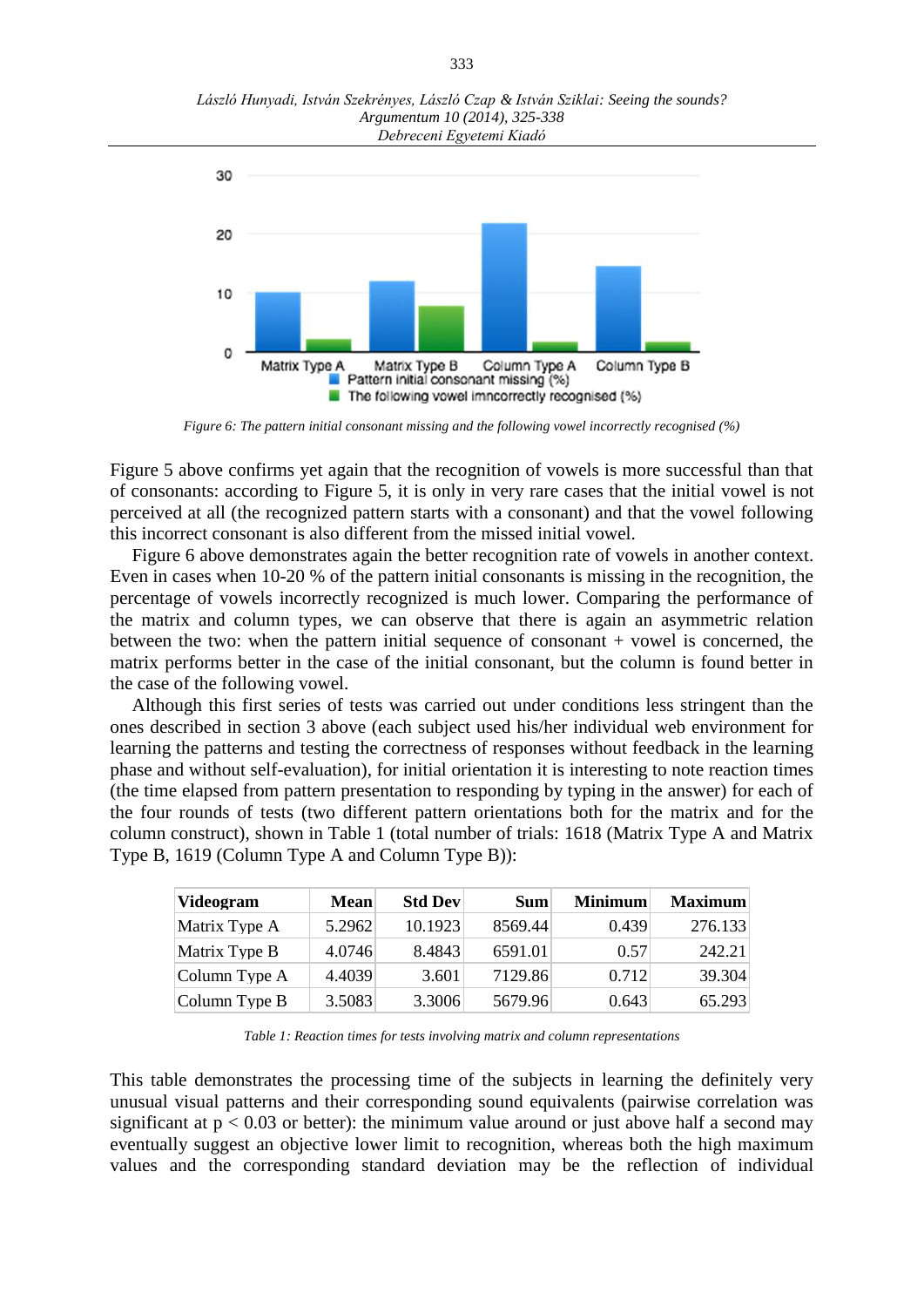differences due to several possible factors (differences in study time, motivation, learning strategies etc.), factors that we wished to better control in the tests to follow. The table shows that the matrix constructs required comparably longer processing time than the column ones.

Since we could not rely on any previous experience about the speaker independence of the videograms generated, we also wished to find out to what extent recordings of the same sound patterns and their translation into videograms could actually represent sounds abstracted from individual speaker differences, an issue essential to sound and speech perception in general. The subjects learned the videograms as generated from recordings of 19 different speakers. The actual tests only included 6 speakers' recordings equally distributed along two groups of patterns as follows (cf. Table 2):

| speaker<br>group | speaker<br>ID | pattern                                                                                                                              |
|------------------|---------------|--------------------------------------------------------------------------------------------------------------------------------------|
|                  |               | $\begin{bmatrix} 1, 2, 18 \end{bmatrix}$ [a:], [u], [i], [f], [v], [f], [3], [s], [z]                                                |
|                  |               | 3, 8, 14   [fa:], [fi], [fu], [va:], [vi], [vu], [fa:], [fi], [fu], ], [za:], [zi],<br>$[3u]$ , [sa:], [si], [su], [za:], [zi], [zu] |

*Table 2: Distribution of speakers across groups of patterns*

# *4.2 Test 2: Testing the sequentiality of vision using pseudowords*

The idea behind this test was the following: if subjects are able to learn the videograms to this relatively high degree of correct recognition, let us find out if they can identify a sequence of two previously learned patterns presented to them as a single (complex) pattern even if they had not previously seen them. We assumed that if this kind of synthesis was successful, it could serve as an argument for segmentation in visual perception (similarly to the temporal segmentation in audio perception). The pseudowords included the following (all composed of sounds and syllables from the first experiment): [fa:fu], [fufa:], [fa:vu], [vufa:], [va:fu], [fuva:], [ʒiʃi], [ʃisi], [susu], [fiu] both in matrix and column format.

What we observed first during the test was that the subjects felt totally lost seeing the videograms. It suggested to us that their learning process was highly demanding in general, requiring many repetitions of the same pattern rather than some involuntary generalisations of the mind. The results show that our impressions were correct; cf. Tables 3 and 4:

| <b>Subjects</b> | Correct:<br>all<br>sounds | <b>Correct:</b><br>1st<br>sound | Correct:<br>2nd<br>sound | Correct:<br>3rd<br>sound | Correct:  <br>fourth<br>sound | <b>Correct:</b><br>sound | Correct<br>$1st + 2nd$ hits in a<br>single<br>pattern<br>(all<br>patterns) |
|-----------------|---------------------------|---------------------------------|--------------------------|--------------------------|-------------------------------|--------------------------|----------------------------------------------------------------------------|
| $JI$ m          | 3                         |                                 | 8                        | 4                        |                               | 6                        | 26                                                                         |
| $KD_m$          | $\Omega$                  | 6                               |                          |                          | 5                             | 5                        | 19                                                                         |
| $KS_m$          | $\Omega$                  | 8                               | 8                        | 0                        | 3                             | 7                        | 19                                                                         |
| $NA_m$          |                           |                                 |                          |                          | 3                             | 6                        | 18                                                                         |
| NCSZS_m         |                           |                                 | 6                        | ി                        |                               | 4                        | 17                                                                         |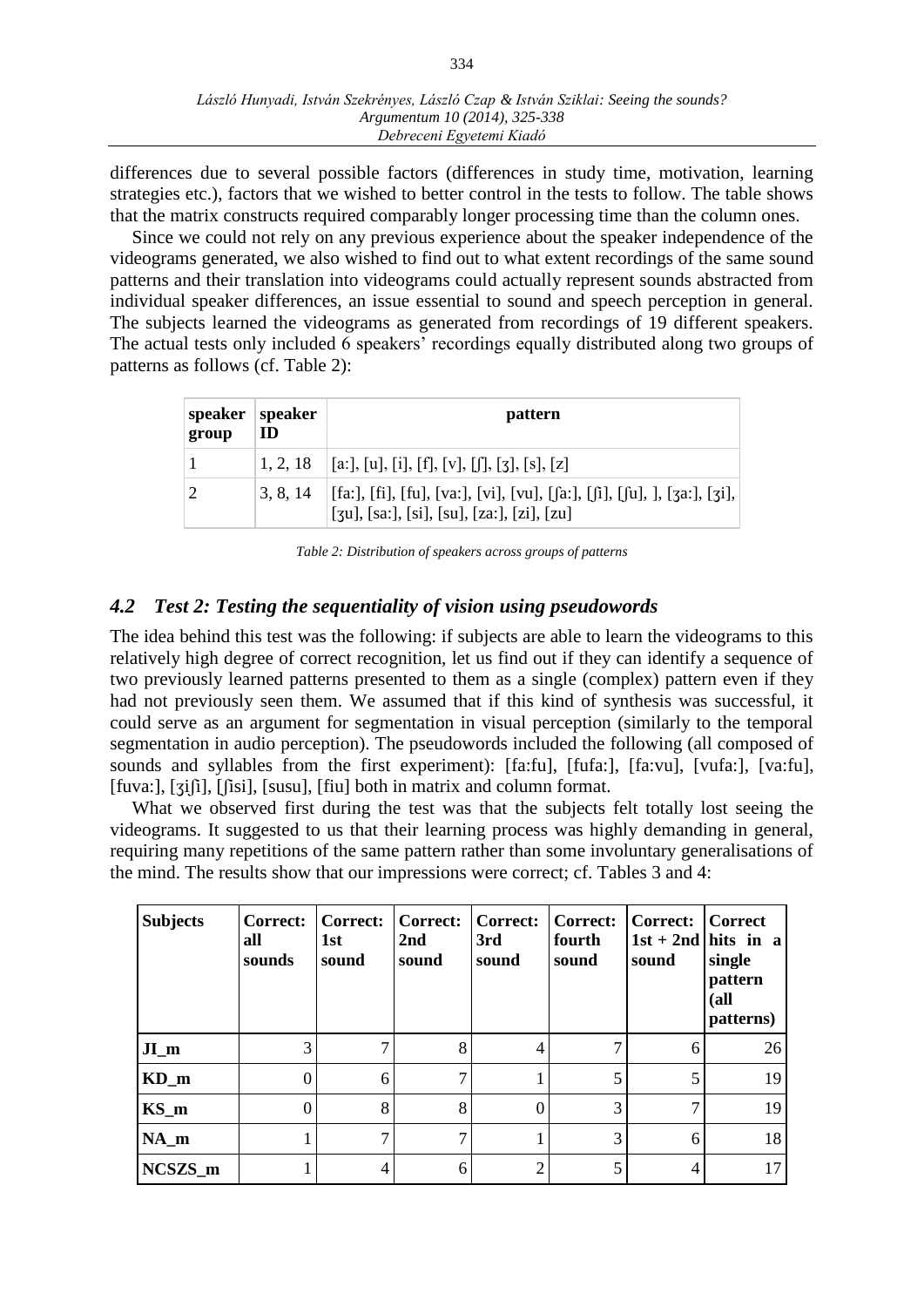| $VK2_m$  | 0                | $\overline{4}$ | 6              | $\overline{2}$   | 5                | $\overline{2}$   | 17 |
|----------|------------------|----------------|----------------|------------------|------------------|------------------|----|
| LZS4_m   | 0                | 3              | 8              | $\boldsymbol{0}$ | 5                | $\overline{2}$   | 16 |
| $LL_m$   | $\boldsymbol{0}$ | $\overline{2}$ | 5              | $\overline{4}$   | 4                | $\mathbf{1}$     | 15 |
| $SZS_m$  | $\theta$         | $\overline{7}$ | 7              | $\boldsymbol{0}$ |                  | 6                | 15 |
| $BI_m$   | 0                | 6              | 3              | $\overline{2}$   | $\overline{2}$   | 3                | 13 |
| $SA_m$   | $\boldsymbol{0}$ | 3              | 3              | 3                | 4                | $\mathbf{1}$     | 13 |
| $SJ_m$   | $\boldsymbol{0}$ | $\overline{2}$ | $\overline{4}$ | 3                | 4                | T                | 13 |
| VEGM_m   |                  | 4              | $\overline{2}$ | $\mathfrak{Z}$   | 3                | 1                | 12 |
| MegyN3_m | $\boldsymbol{0}$ | 5              | 3              | $\boldsymbol{0}$ | $\overline{2}$   | $\sqrt{2}$       | 10 |
| $SZG_m$  | $\theta$         | 3              | 3              | $\boldsymbol{0}$ | 4                | $\mathbf{1}$     | 10 |
| $GA_m$   |                  | $\overline{2}$ | $\overline{2}$ | 1                |                  | $\overline{2}$   | 6  |
| $VM_m$   | $\overline{0}$   | 3              |                | $\overline{0}$   | 1                | $\mathbf{1}$     | 5  |
| $MCS_m$  | 0                | $\mathbf{2}$   |                | $\boldsymbol{0}$ | $\left( \right)$ | $\boldsymbol{0}$ | 3  |

*László Hunyadi, István Szekrényes, László Czap & István Sziklai: Seeing the sounds? Argumentum 10 (2014), 325-338 Debreceni Egyetemi Kiadó*

*Table 3: Pseudowords. Correct recognition across subjects (matrix)*

| <b>Subjects</b> | Correct:<br>all<br>sounds | <b>Correct:</b><br>1st<br>sound | <b>Correct:</b><br>2nd<br>sound | Correct:<br>3rd<br>sound | Correct:<br>forth<br>sound | Correct:<br>$1st + 2nd$<br>sound | <b>Correct</b><br>hits in a<br>single<br>pattern<br>(a <sub>ll</sub> )<br>patterns) |
|-----------------|---------------------------|---------------------------------|---------------------------------|--------------------------|----------------------------|----------------------------------|-------------------------------------------------------------------------------------|
| J <sub>L</sub>  | 3                         | $\overline{7}$                  | 8                               | 5                        | 8                          | 5                                | 28                                                                                  |
| $KD_c$          | $\overline{4}$            | 8                               | 6                               | 6                        | 6                          | 6                                | 26                                                                                  |
| KS_c            | 3                         | 6                               | 8                               | $\overline{4}$           | 5                          | 5                                | 23                                                                                  |
| MegyN3_c        | 3                         | $\overline{7}$                  | $\overline{7}$                  | 5                        | $\overline{4}$             | 5                                | 23                                                                                  |
| $LZS4_c$        | $\mathbf{1}$              | 5                               | $\overline{7}$                  | $\overline{4}$           | 6                          | 3                                | 22                                                                                  |
| NCSZS_c         | $\overline{2}$            | $\overline{4}$                  | 8                               | $\overline{4}$           | 6                          | 3                                | 22                                                                                  |
| $NA_c$          | $\boldsymbol{0}$          | $\overline{4}$                  | 8                               | $\overline{2}$           | 3                          | 4                                | 17                                                                                  |
| $VK_c$          | $\mathbf{1}$              | $\overline{2}$                  | 9                               | $\overline{2}$           | 3                          | $\overline{2}$                   | 16                                                                                  |
| SZS_c           | $\boldsymbol{0}$          | $\tau$                          | $\overline{7}$                  | 1                        | $\boldsymbol{0}$           | 6                                | 15                                                                                  |
| SA_c            | $\boldsymbol{0}$          | 6                               | $\overline{4}$                  | $\overline{2}$           | $\overline{2}$             | 3                                | 14                                                                                  |
| VEGM_c          | $\boldsymbol{0}$          | 3                               | $\overline{4}$                  | $\overline{4}$           | $\overline{2}$             | 1                                | 13                                                                                  |
| $BI_c$          | $\mathbf{0}$              | $\overline{4}$                  | $\overline{4}$                  | $\mathfrak{2}$           | $\overline{2}$             | $\overline{2}$                   | 12                                                                                  |
| $SJ_c$          | $\mathbf{0}$              | $\sqrt{2}$                      | $\overline{4}$                  | $\sqrt{2}$               | 3                          | $\boldsymbol{0}$                 | 11                                                                                  |
| SZG_c           | $\mathbf{0}$              | $\boldsymbol{0}$                | 5                               | $\sqrt{2}$               | $\overline{4}$             | $\mathbf{0}$                     | 11                                                                                  |
| VM_c            | $\boldsymbol{0}$          | $\overline{4}$                  | 3                               | $\mathbf{1}$             | $\sqrt{2}$                 | $\overline{c}$                   | 10                                                                                  |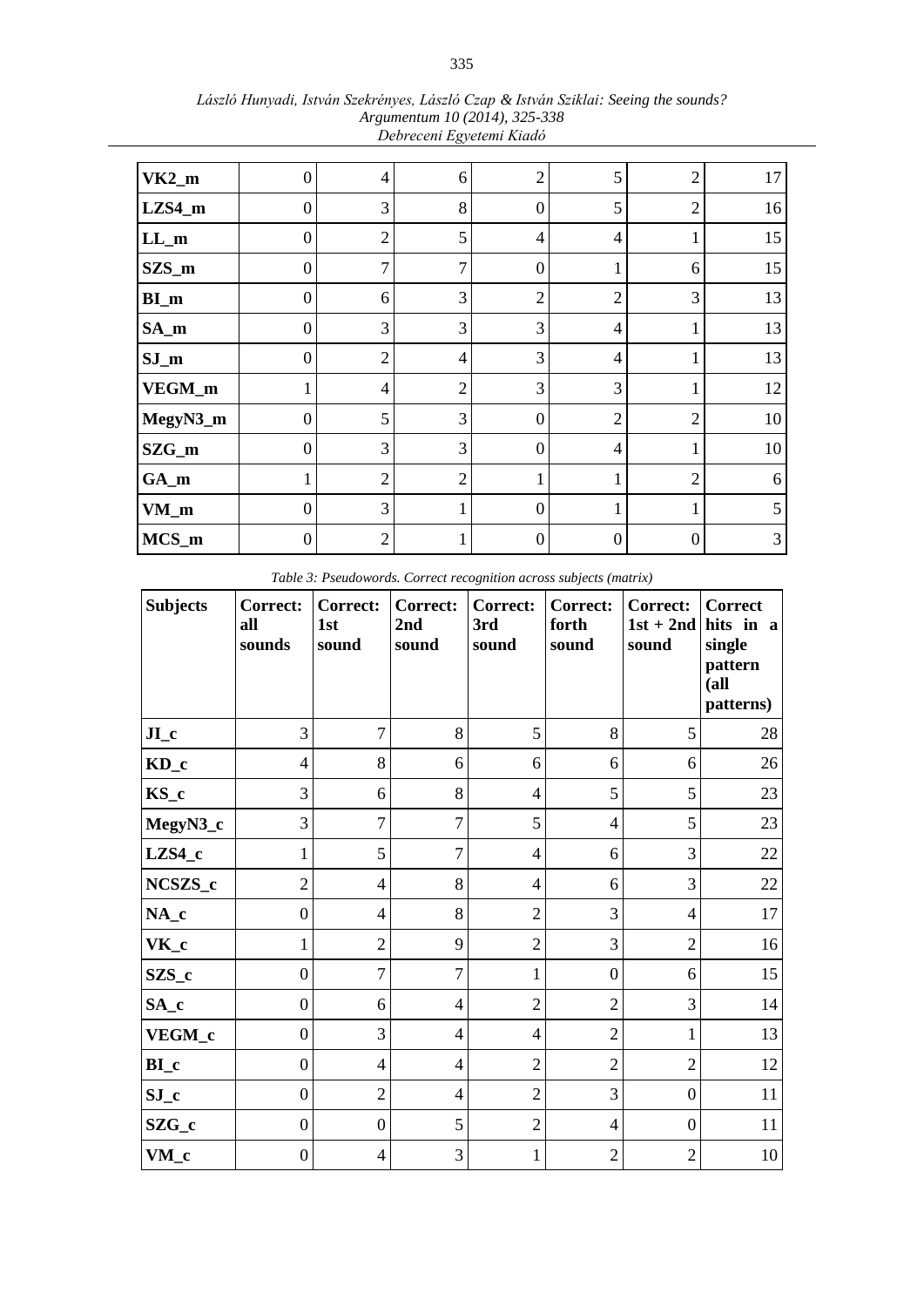| $LL_c$ |  |  |  |  |
|--------|--|--|--|--|
| MCS_c  |  |  |  |  |
| $GA_c$ |  |  |  |  |

| László Hunyadi, István Szekrényes, László Czap & István Sziklai: Seeing the sounds? |
|-------------------------------------------------------------------------------------|
| Argumentum 10 (2014), 325-338                                                       |
| Debreceni Egyetemi Kiadó                                                            |

*Table 4: Pseudowords. Correct hits across subjects (column)*

Since the test included 10 patterns each for matrix and column, the maximum number of hits for each position in the pseudoword was 10. We can see from the results that in most of the cases the correct hits fell on the first half (the first two sounds). Also, in most of the cases the fourth sound received more correct hits than the preceding, third sound. It suggests an interesting strategy for perception: one tries to synthesize the sound patterns even if they did not come across with the exact pattern before. However, probably due to memory restrictions, the degree of recognition for the later sounds is smaller. Interestingly in this respect, however, the last sound may receive more "attention" than the preceding one. Even though our data may not be sufficient for a broader generalization, this phenomenon may prove to be similar to the recognition (reading) of written words: in the latter, too, the first and last letters are more prone to perception than the ones in between. Here, however, we cannot base our explanation on our familiarity with the visual form of the pattern as a whole, since the given pattern was totally unfamiliar to the subjects. The reason for this interesting behaviour of the perception of our videograms may still require further considerations.

## **5 Conclusions**

- (1) Visual integration of speech perception and speech motor exists in young normal hearing listeners as a possible cross-modal alternative of natural auditory integrated speech perception and production
- (2) Exhibition of longer duration segments (250 msec vs 40 msec) of the speech transcoded videograms is beneficial for recognition by normal hearing individuals
- (3) The orientation of videograms does not significantly influence pattern recognition
- (4) The success of videogram recognition differs as a function of the selected transcoding strategy: better recognition by matrix videograms for syllables beginning with a vowel versus better recognition by spectrographic videograms for syllables beginning with a consonant
- (5) Further investigation needed whether actual performance by young normal hearing individuals can (at least partly) be influenced by visual memory (mid term, 2-3 months in our tests) regarding speech videograms
- (6) Further research into the nature of audio and visual perception is needed to possibly reconcile the apparent conflict between richness of visual information for better speech pronunciation and reduction of visual redundancy for better visual sound perception.

## **References**

Baetschi, B. (2013): Hearing the implant debate: therapy or cultural alienation? *Journal International de Bioethique* [International journal of bioethics] 24(4), 71-81.

Bánréti, Z. (1979): *Gyerek és anyanyelv* [Child and Mother Tongue]. Budapest: Tankönyvkiadó.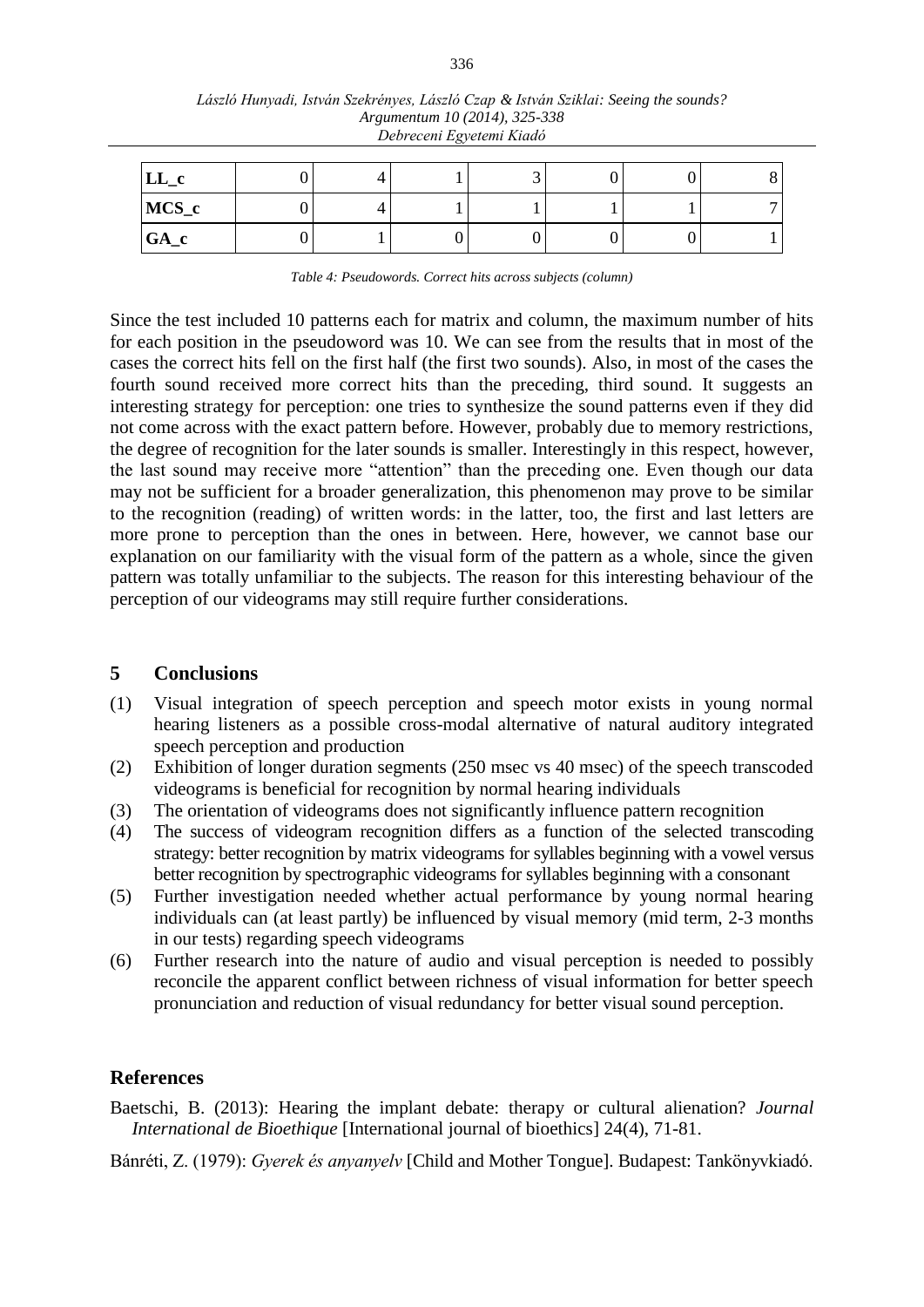- Bavelier, D. & Neville, H.J. (2002): Cross-modal plasticity: Where and how? *Nature Reviews Neuroscience* 3, 443-452.
- Finney, E.M., Fine, I. & Dobkins, K.R. (2001): Visual stimuli activate auditory cortex in the deaf. *Nature Reviews Neuroscience* 4(12), 1171-1173.
- Gósy, M. (2005): *A beszédészlelés és a beszédmegértés fejlesztése iskolásoknak – Szülők számára* [The Deveplopment of Student's Speech Perception and Understanding – for Parents]. Budapest: Nikol, 2005.
- Hickok, G. & Poeppel, D. (2007): The cortical organization of speech processing. *Nature Reviews Neuroscience* 8, 393-402.
- Hickok, G., Houde, J. & Rong, F. (2011): Sensorimotor integration in speech processing: Computational basis and neural organization. *Neuron* 69(3), 407-422.
- Kang, E., Lee, D.S., Kang, H., Hwang, C.H., Oh, S.H., Kim, CS., Chung, J.K. & Lee, M.C. (2006): The neural correlates of cross-modal interaction in speech perception during a semantic decision task on sentences: a PET study**.** *Neuroimage* 32(1), 423-431.
- Kovács, I., (2010): "Hot Spots" and Dynamic Coordination in Gestalt Perception. In: Malsburg, C., Philips A.W. & Singer, W. (eds.): *Dynamic Coordination in the Brain. From Neuront to Mind.* Cambridge, MA: The MIT Press, 215-227.
- MacWhinney, B. (2005): Language evolution and human development. In: Bjorklund, D. & Pellegrini, A. (eds.): *Origins of the Social Mind: Evolutionary Psychology and Child Development*. New York: Guilford, 383-410.
- McQueen, J., Cutler, A. & Norris, D. (2006): Phonological Abstraction in the Mental Lexicon. *Cognitive Science: A Multidisciplinary Journal* 30(6), 1113-1126.
- Merabet, L.B. & Pascual-Leone, A. (2010): Neural reorganization following sensory loss: The opportunity of change. *Nature Reviews Neuroscience* 11(1), 44-52.
- Mitterer, H., Chen, Y. & Zhou, X. (2011): Phonological abstraction in processing lexical-tone variation: evidence from a learning paradigm. *Cognitive Science* 35(1), 184-197.
- Molnár, J. (1973): A magyar beszédhangok atlasza [The Atlas of Hungarian Speech Sounds]. Budapest: Tankönyvkiadó.
- Von Muenster, K. & Baker, E. (2014): Oral communicating children using a cochlear implant: good reading outcomes are linked to better language and phonological processing abilities. *International Journal of Pediatric Otorhinolaryngology* 78(3), 433-444.
- Pléh, Cs. (2006): A gyermeknyelv [Child language]. In: Kiefer, F. (ed.): *Magyar nyelv* [Hungarian Language]. Budapest: Akadémiai Kiadó, 2006.
- Potamianos, G., Neti, C. & Deligne, S. (2003): *Joint Audio-Visual Speech Processing for Recognition and Enhancement.* AVSP 2003, Jorioz, France. Proc, 95-104.
- Sjerps, M.J., & McQueen, J.M. (2010): The bounds on flexibility in speech perception. *Journal of Experimental Psychology: Human Perception and Performance* 36, 195-211.
- Weisleder, P. (2012): No such thing as a "blind culture". *Journal of Child Neurology* 27(6), 819-820.